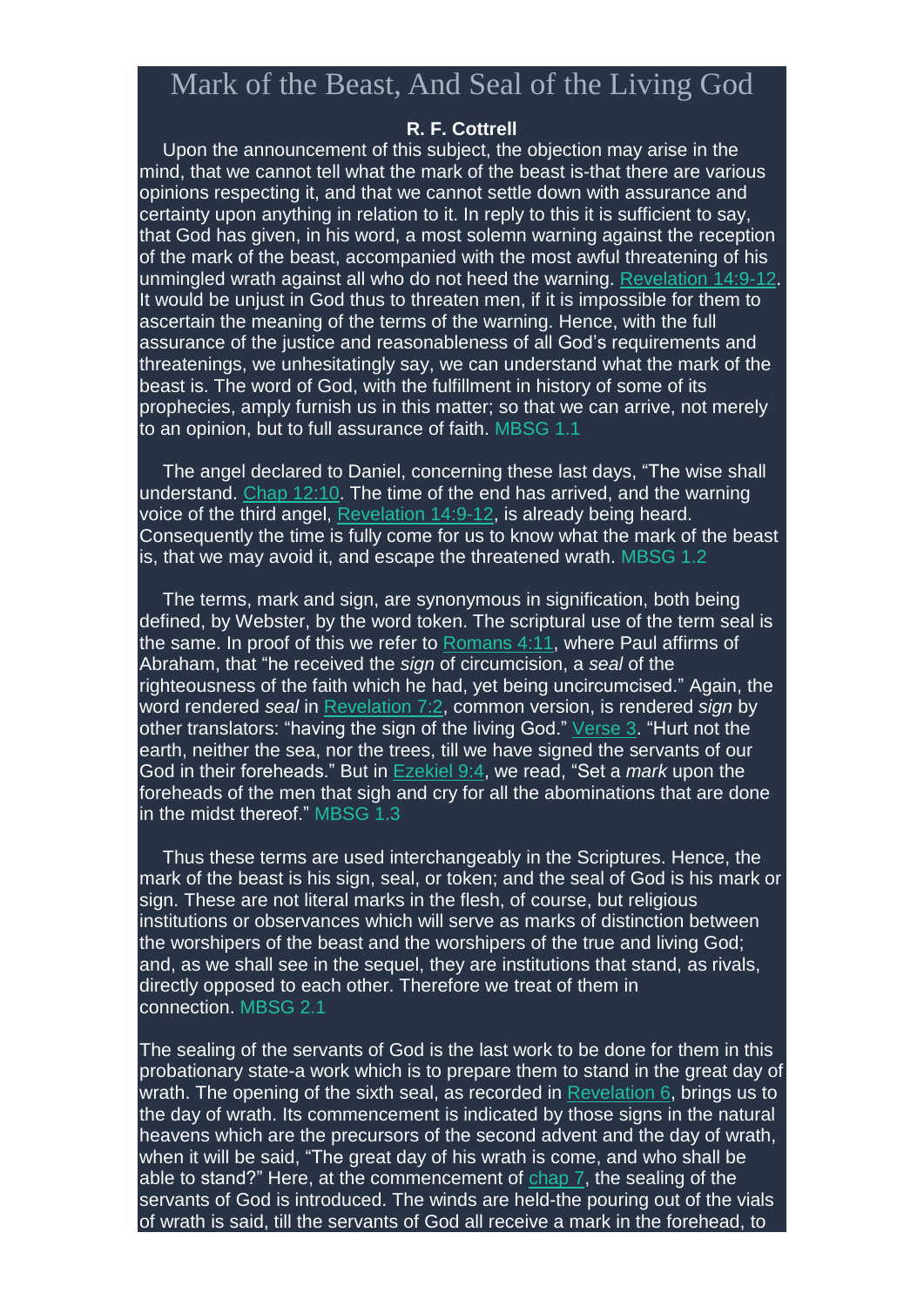distinguish them from the worshipers of the best, who have the mark of the beast in the same place. One hundred and forty-four thousand Israelites indeed are found, (not literal Jews, whose unbelief has kept them separate from Christians-the true is those that are Jews inwardly,) who are accounted worthy, through faith in Christ, to pass through the day of wrath, and be translated to heaven without tasting death. The translation of the 144,000, distinguishes them from the saints who have fallen by death, whose resurrection follows the sealing of the former. Says John, "After this I beheld, and lo, a great multitude that no man could number, of all nations, and kindreds, and people, and tongues, stood before the throne, and before the Lamb, clothed with white robes, and palms in their hands." [Verse](https://m.egwwritings.org/en/book/1965.62881#62881) 9. The immortal state follows: for it is said of these, "They shall hunger no more, neither thirst any more," also, "God shall wipe away all tears from their eyes." [Verses](https://m.egwwritings.org/en/book/1965.62895#62895) 16, 17. MBSG 2.2

In another prophetic chain of the book of Revelation, the 144,000 are again noticed. This chain, commencing with [chap](https://m.egwwritings.org/en/book/1965.63032#63032) 12, and ending with [chap](https://m.egwwritings.org/en/book/1965.63112#63112) 14:5, brings to view all the great persecutions of the saints during the gospel age, and deliverance of those that are alive and remain to the Second Advent. The three great persecution powers are symbolized as a great red dragon, a beast with seven heads and ten horns, and an image of this beast, which is formed by the false prophet or a beast with two horns like a lamb, but that spake as a dragon. This image-the last persecuting power, issues a decree of death against all that will not worshiping the beast, and receive his mark in their forehead or hand. Of course the saints of God will not give up the truth, and follow after the beast and receive his mark. They will sooner die the death threatened. But do they die? No, indeed. Christ comes and delivers them, and takes them up to mount Zion, to the heavenly Jerusalem. "And I looked, and lo, a Lamb stood on the mount Zion, and with him an hundred forty and four thousand, having his Father's name written in their foreheads. They have the seal of God, and not the mark of the beast, in their foreheads. They heeded not the threatening of death, and they are delivered without seeing death. They sing a song that no man could learn but the hundred and forty-four thousand. "which were redeemed from the earth." It is said also that "these were redeemed from among men;" by which expressions, in connection with the revealed fact that the Christians, living at the time of Christ's second coming, will not die, we learn that they are translated from among living men upon the earth. MBSG 3.1

The sealing of the saints being the last work done for them in their probationary state, before their final deliverance, it must be accomplished by preaching of the last message of mercy to man. Consequently the third angle's message, [Revelation](https://m.egwwritings.org/en/book/1965.63120#63120) 14:9-12, is the sealing message, containing the seal of the living God. There can be no message later than this, for it decides the destiny of all that hear it. All who reject it must suffer the unmingled wrath of God. And it is followed by the coming of the Son of man. MBSG 4.1

From the fact that the third angel warns against the reception of the mark of the beast, we may readily infer that he bears the seal of God, which stands indirect opposition to that mark. Men are to choose between the two, and this choice decides their destiny. O, solemn message! Our eternal all is depending upon the choice we make! And we are the people to whom this message is sent. The last call of mercy has reached our ears! Save thy people, O Lord! MBSG 4.2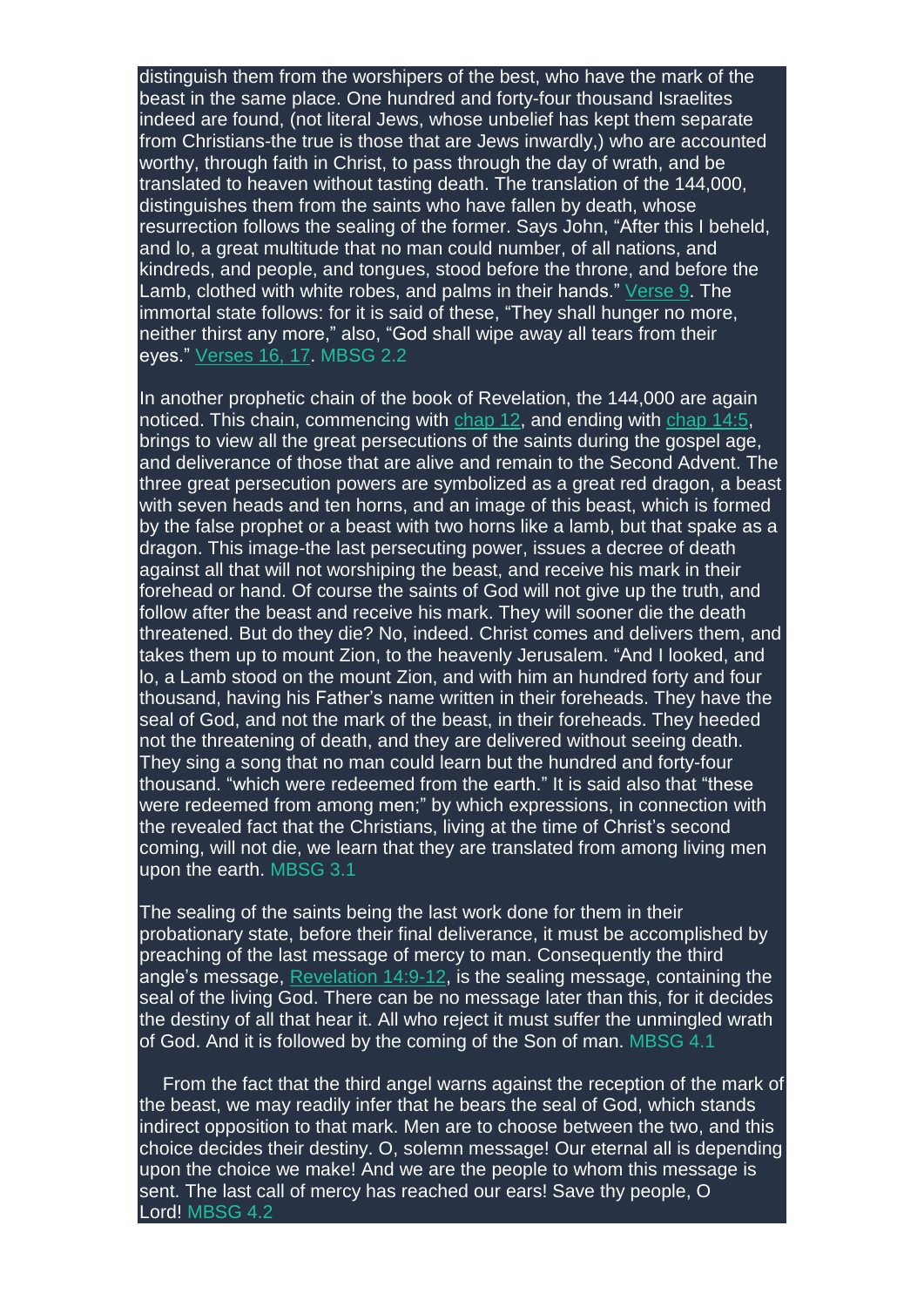The two opposing marks are to be received in the forehead, which is a symbol of the mind and affections, since the forehead is the seat of the intellectual faculties. The seal of God can be received nowhere else. He accepts of no obedience but that which is from the heart. But the beast seems to be more accommodating. If you do not choose his mark in the forehead, you may receive it in your right hand. If you do not believe and love his institutions, you may obey them outwardly-carry out his requirements with your right hand, which is a symbol of outward actions. The Devil does not care for sincerity of heart in his service. If he can hire us to fall down and worship him, or in any way cause us to disobey God, his object, which is our ruin, is accomplished. MBSG 4.3

Those who receive the seal of God, have the Lamb's "Father's *name* written in their foreheads" [Revelation](https://m.egwwritings.org/en/book/1965.63104#63104) 14:1. Those who receive the mark of the beast, receive the "mark of his *name*." [Verse](https://m.egwwritings.org/en/book/1965.63124#63124) 11. Name is used in a figurative sense to denote authority. In the name of the people, in the name of the king, signify by the authority of the people, or of the king In the name of Jesus Christ, means by the authority of Jesus Christ. Hence, the mark of the beast is a sign or token of his authority, standing in opposition to the sign of the authority of the Father. MBSG 5.1

The third massage warns us against submitting to the authority of the beast and receiving the mark of his authority, and presents as the "commandments of God (the Father) and the faith of Jesus," (the Son.) The seal of God, the token of his authority, must be found in connection with his *commandments*, though it is received through faith in Jesus, and applied by the Holly Spirit, "whereby ye are sealed unto the day of redemption." MBSG 5.2

A law, in order to have any force to impel obedience, must have a seal, which is a sign of the authority of law-giver, indicating the extent of his dominion and, consequently, his right to rule. For example: The president of the United States issues an order to the army, and simply signs it with his name-*Abraham Lincoln*. No officer in command under him would dare to obey the order. Why not? Because the document is wanting in an important particular. It does not tell us which of the Abraham Lincolns is its author. The title and seal are wanting, But let him add to his name, President of the United States, and affix the seal of the government, and the order will be obeyed. This addition is the mark of his name or authority. It tells who Abraham Lincoln is. He is President. It gives us the extent of his jurisdiction-the United States; and, being the rightful ruler, he must be obeyed. MBSG 5.3

The law of God-the ten commandments-doubtless has a seal-a sign of the authority of the Lawgiver-some sign of royalty which distinguishes the true and living God from every other god or king in the universe. But what is it, and where shall it be found? Let us examine the law and see. Suppose you go on a mission to preach the gospel of salvation to a heathen nation. They are idolaters-worshipers of the sun. You must prove them sinners, or they can feel no need of salvation from sin. You cannot point out their sins, but by the use of God's law; for "sin is the transgression of the law." And in order to convince them of the sin of idolatry, you must point out to them the true God, and show them what he requires. You read to them the first commandment: "Thou shalt have no other gods before me." The question would naturally arise who is the God that gives this command? It may be the missionary for aught he can learn from the command. It may be the sun. Says one of your hearers, "I keep this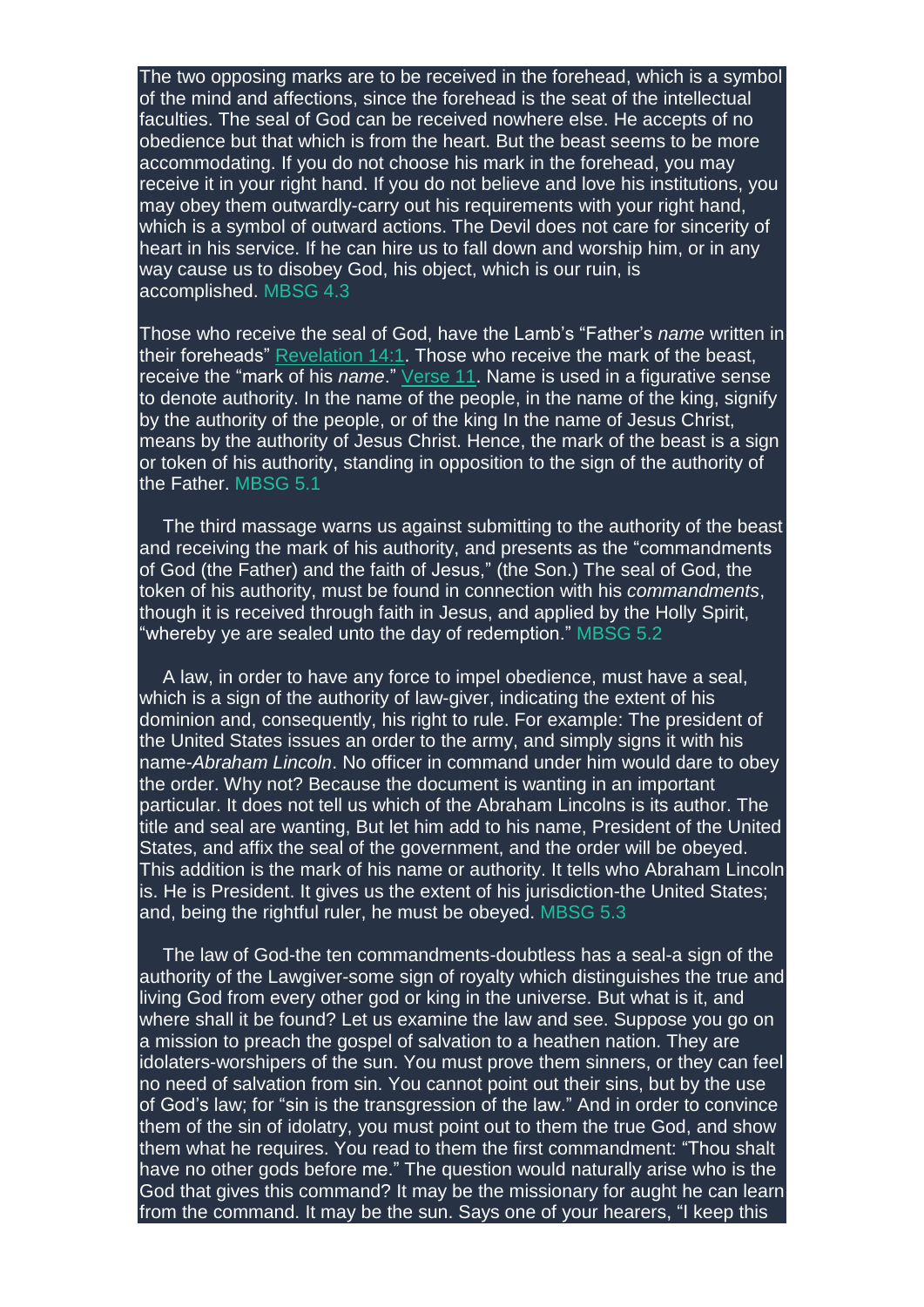commandment-I have no god but the sun. It is the most brilliant object that I can see, and I believe it is the only true god." You cannot convince him of his errors by this precept, and you read the second. This forbids the worship of images as a sin against God, but gives no additional light by which we may distinguish the true God from anything but images. The heathen claims that he keeps this command also. He worships no images-he adores the sun, and only the sun. You read the third precept, "Thou shalt not take the name of the Lord thy God in vain; for the Lord will not hold him guiltless that taketh his name in vain." Still the heathen is unconvinced. He has not learned the true and living God, but is satisfied with the sun, and says he never pronounces his name, but with the utmost reverence. You pass by the fourth commandment as a Jewish law, abolished at the cross, and read the fifth. The name of God is found in it, but no more light on the identity of the law giver, or his right command our obedience. The remaining five commandments have not so much as the name of God in them. Where are the signature and seal of this law? or has it none? Please read the commandment you passed by, as out of date: "Remember the Sabbath day to keep it holy. Six days shalt thou labor and do all thy work; but the seventh day is the Sabbath of the Lord thy God: in it thou shalt not do any work, thou, nor thy son, nor thy daughter, thy man-servant, nor thy maid-servant, nor thy cattle, nor thy stranger that is within thy gates: for in six days the Lord made heaven and earth, the sea, and all that in them is, and rested the seventh day: wherefore the Lord blessed the Sabbath-day and hallowed it." Ah! here it is. In six days the Lord made heaven and earth, the sea, and all that in them is. The MAKER of all things is the author of the law. Here is his signature, at the bottom of that table which teaches our duty expressly to him as our Maker. Here is the seal of the living God-a. sign which distinguishes him from all "the gods that have not made the heavens and the earth." (See Jeremiah [10:10-12.](https://m.egwwritings.org/en/book/1965.39204#39204)) This shows the extent of his dominion, and his right to rule. He made the universe, and he has a right to govern it. This teaches the heathen that, not the sun, but the Maker of it, is the true and living God. This gives authority to the law-it is the mark of God's name. MBSG 6.1

This reasoning seems plausible, and if we find it sustained by scripture proof, it must be admitted as true. We turn then to [Exodus](https://m.egwwritings.org/en/book/1965.4952#4952) 31:13. "Verily my Sabbaths ye shall keep; for it is a sign between me and you throughout your generations; that ye may know that I am the Lord that doth sanctify you." [Verses](https://m.egwwritings.org/en/book/1965.4958#4958) 16, 17. "Wherefore the children of Israel shall keep the Sabbath, to observe the Sabbath throughout their generations, for a perpetual covenant. It is a sign between me and the children of Israel forever: for in six days the Lord made heaven and earth, and on the seventh day he rested and was refreshed." [Ezekiel](https://m.egwwritings.org/en/book/1965.42665#42665) 20:12. "Moreover also I gave them my Sabbaths, to be a sign between me and them that they might know that I am the Lord that sanctify them." [Verse](https://m.egwwritings.org/en/book/1965.42681#42681) 20. "And hallow my Sabbaths; and they shall be a sign between me and you, that ye may know that I am the Lord your God." MBSG 7.1

These testimonies are to the point. The Sabbath is a sign between God and the people that know him. It is a sign of the knowledge of the true God. It is a perpetual covenant. It is a sign between God and the children of Israel forever. It is not a sign that pointed to, and ended at, the cross; but it ever point back to the creation. "For in six days the Lord made heaven and earth, and rested the seventh day." There are Israelites still upon earth, both the literal seed, and the true "Israel of God." Understand the term Israel as we will,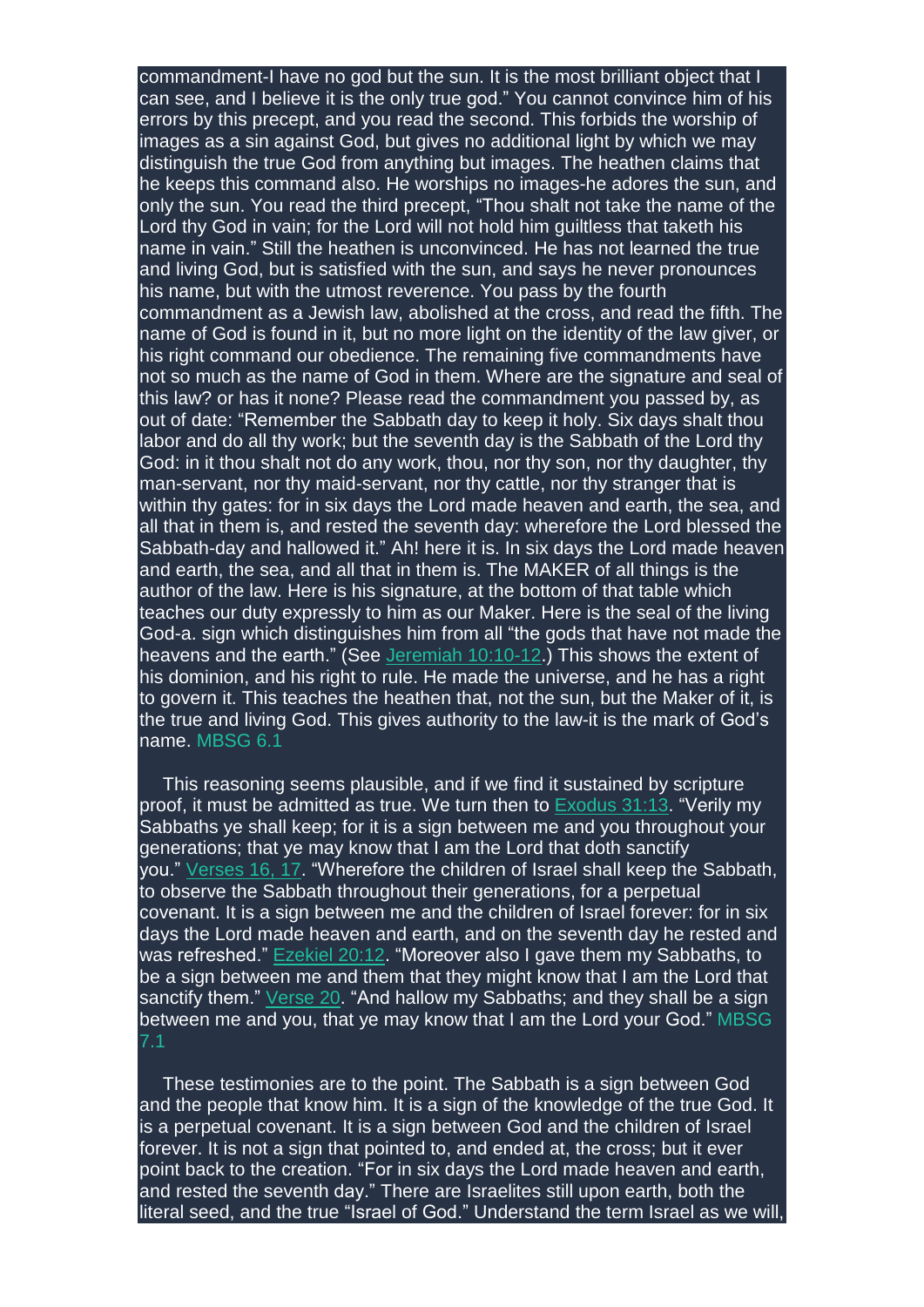## the Sabbath is still obligatory upon them and a sign of the knowledge of the true God. MBSG 8.1

Here I must digress a little to show who are the children of Israel. There is a class of persons that have a "veil upon their hearts," "in the reading of the Old Testament," which leads them to give the good promises made to the children of Israel, to the "sons of Belial"-to the literal seed or nominal Israel, that "are not of Israel." There was a clear distinction between these two classes, even in the old dispensation; and this is made so clear in the New Testament that those who will "turn to the Lord" can have the veil taken away. Jacob's name wag changed to Israel because, he had power with God and prevailed, Israel then signifies those that prevail with God. Say David, "Truly God is good to Israel." Who are Israel? "Such as are of a clean heart." [Psalm](https://m.egwwritings.org/en/book/1965.30615#30615) [73:1.](https://m.egwwritings.org/en/book/1965.30615#30615) Says Paul, when speaking of those whose hearts are clean, "All Israel shall be saved." [Romans](https://m.egwwritings.org/en/book/1965.57575#57575) 11:26. But when he speaks of nominal Israel, he says, "Though the number of the children of Israel be as the sand of the sea, a remnant shall be saved." [Chap](https://m.egwwritings.org/en/book/1965.57467#57467) 9:27. "They are the all Israel that are of Israel; neither, because they are the seed of Abraham, are they all children; but, in Israel shall thy seed be called. That is, they which are the children of the flesh, these are not the children of God; but the children of the promise are counted for the seed."  $Verses 6-8$  $Verses 6-8$  $Verses 6-8$ . "And if ye be Christ's, then are ye</u> Abraham's seed and heirs according to the promise." [Galatians](https://m.egwwritings.org/en/book/1965.59407#59407) 3:29. Then those good promises to Israel will be fulfilled to the Christians. All Israel will he saved, and none but Israel will be saved. Not only so, but the tribes of Israel will be saved; and all the good, whether Jews or Gentiles, whether serving their generation by the will of God in the former or in the latter dispensation, will be numbered in those tribes. James was an apostle of our Lord Jesus Christ, and no one can doubt that he wrote to Christians. Hear what he says. "James, a servant of God and of the Lord Jesus Christ, to the twelve tribes which are scattered abroad, greeting. My brethren," etc. The names of the twelve tribes of Israel will be perpetuated to all eternity, on. the gates of the city of God; and all those that prove themselves the children of Abraham by doing "the works of Abraham," [John](https://m.egwwritings.org/en/book/1965.53891#53891) 8:39, will have right to the tree of life, and enter in through the gates into the city; See [Genesis](https://m.egwwritings.org/en/book/1965.1424#1424) 26:5; [Revelation](https://m.egwwritings.org/en/book/1965.63446#63446) [22:14.](https://m.egwwritings.org/en/book/1965.63446#63446) MBSG 8.2

I have shown that the 144,000 are the "servants of God" of the last generation; that they are sealed just before the day of wrath; and that they are redeemed from among men. It is no wonder that they are of the tribes of Israel; for they are Israelites indeed. Jesus said of Nathaniel, Behold an Israelite indeed, *in whom is no guide!* [John](https://m.egwwritings.org/en/book/1965.53226#53226) 1:47. Such is to be the character of the 144,000-"In their mouth was found no guide; for they are without fault before the throne of God" [Revelation](https://m.egwwritings.org/en/book/1965.63112#63112) 14:5. MBSG 9.1

We have found that the Sabbath is the sign of the living God. It is a sign between him and his people, and the seal of his law. We now inquire, what is the sign of the beast? We agree with Protestants in general, that the beast is a symbol of the Papacy. The little horn of [Daniel](https://m.egwwritings.org/en/book/1965.44769#44769) 7:8, is a symbol of the same power. Their specifications are identical; consequently, the power signified is the same. Their great words against the Most High, or blasphemies; their war against the saints, and prevailing against them; and the period of duration given to each-time, times and a half, or forty-two months-amply prove the identity of the two symbols. Paul's man of  $sin$ ,  $2$  [Thessalonians](https://m.egwwritings.org/en/book/1965.60498#60498)  $2$ , who was to oppose and exalt himself above all that is called God, and sit in the temple of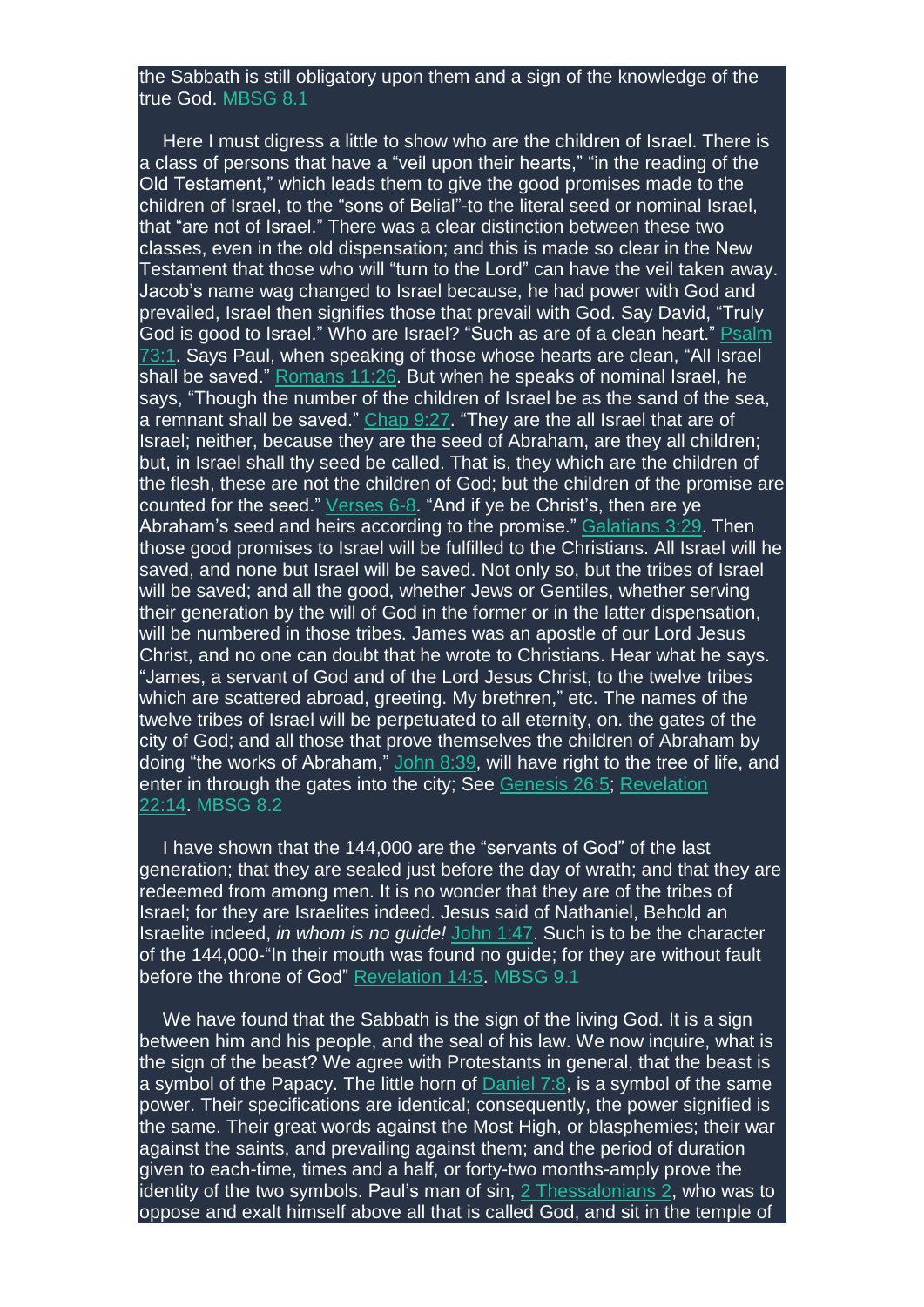God, showing himself that he is God, is the same-the wicked Papacy. But how could he exalt himself above God so effectually, but by changing his law, tearing of its seal, trampling it in the dust, and giving to mankind a law upon his own authority and responsibility? This he has done. We might readily infer this from the message of the third angle, where the worship and mark of the beast are put in contrast with the commandments of God. But the testimony concerning this power, as recorded in [Daniel](https://m.egwwritings.org/en/book/1965.44803#44803) 7:25, plainly reveals the fact. "And he shall speak great words against the Most High, and shall wear out the saints of the Most High, and think to change times and laws." The laws that he would think to change can be no other than the laws of God. To change human laws would not distinguish this power from an earthly government. All human legislators do this. But it is evidently an unchangeable law. The Douay version conveys this idea. It says he shall "think himself able to change times and laws." The laws of God are truly unchangeable, but this power attempts a change, and proffers to men his improved version of it, still claiming that the law thus modified is the law of God. MBSG 9.2

Now all that observe the first day of the week, or Sunday, instead of the seventh, must admit that there has been a change in the requirements of the Ten Commandments. Many of these still profess to hold to their immutability, but in works they deny their profession, for they practice a change. If the fourth commandment requires us to keep the first day of the week now, it required the same of David. Isaiah and Daniel; otherwise there has been a change in the law. MBSG 10.1

We inquire, by what authority has the change been made? Some say that Christ made the change, but the prophecy foretold that the beast-the man of sin-the little horn-should think to do this very work. Did Christ do the work foretold of anti-Christ? Ask Protestants who this beast is, that should think to change times and laws, and they will tell you it is the Papacy. Why? Because it has fulfilled the specifications of the prophecy. Has the Papacy spoken great words against the Most High? Yes; it has claimed the titles and prerogatives of Jehovah. Has it worn out the saints of the Most High? Certainly; millions of the saints have fallen by that persecuting power. Has it thought to change the law of him who said, "I change not?" No, say they, Christ is the author of the change. MBSG 11.1

But what is the testimony of Christ on this point? What does he answer to this charge? [Matthew](https://m.egwwritings.org/en/book/1965.47479#47479) 5:17. "Think not that I am come to destroy the law, or the prophets; I am not come to destroy, but to fulfil." He did not then, as some affirm, abolish the law; but did he not *change* it a very little? [Verse](https://m.egwwritings.org/en/book/1965.47481#47481) 18. "For verily I say unto you, till heaven and earth pass, one jot or one tittle shall in no wise pass from the law, till all be fulfilled." The law then is unchangeable. Not a *letter* or a *mark* can pass from it, till the heavens pass away with a great noise and the elements melt with fervent heat. To substitute the first day for the seventh, and to observe it to commemorate some other event than the creation, is certainly changing the commandment more than a jot or tittle. Then if we receive the testimony of Christ himself, he is not the author of the change. Who is? MBSG 11.2

We will examine the testimony of the Roman Catholic church on this point; and if we find it in harmony with the prophecy which Protestants are agreed applies to that church, we shall receive it as the truth; since we have proved that Christ made no change whatever in the law of God. All that I am about to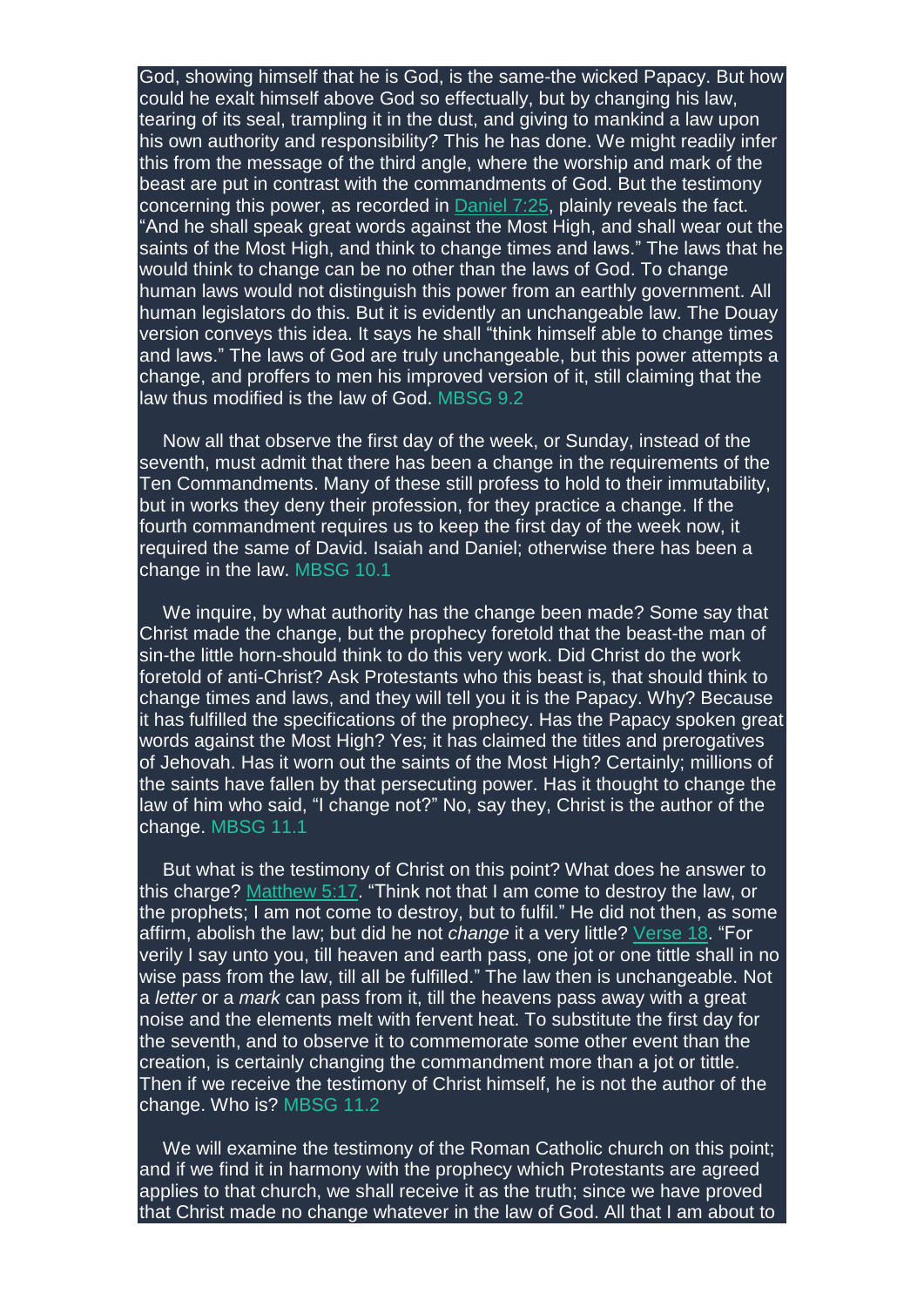quote is from standard authors of the Roman church. The Catholic Catechism of the Christian Religion has the following questions and answers on the Sabbath commandment: MBSG 11.3

"Q. What does God ordain by this commandment? MBSG 12.1

"A. He ordains that sanctify in a special manner this day on which he rested from the labour of creation. MBSG 12.2

"Q. What is this day of rest? MBSG 12.3

"A. The seventh day of the week, or Saturday; for he employed six days in creation, and rested on the seventh [Genesis](https://m.egwwritings.org/en/book/1965.70#70) 2:2; [Hebrews](https://m.egwwritings.org/en/book/1965.61228#61228) 4:1, etc. MBSG 12.4

"Q. Is it then Saturday we should sanctify, in order to obey the ordinance of God? MBSG 12.5

"A. During the old law, Saturday was the day sanctified but the church, instructed by Jesus Christ and directed by the Spirit of God, has substituted Sunday for Saturday, so we now sanctify the first and not the seventh day. Sunday means, and now is, the day of the Lord. MBSG 12.6

"Q. Had the church power to make change? MBSG 12.7

"A. Certainly, since the Spirit of God is her guide, the change is inspired by that Holy Spirit. The uniform, universal and perpetual tradition of all ages and nations attest the antiquity of, and consequently the divine assent to this change; even the bitterest enemies of God's church admit and adopt it." MBSG 12.8

Milner's "End of Controversy", a Catholic work, has the following: MBSG 12.9

"The first precept in the Bible is that of sanctifying the seventh day: God blessed the seventh day and sanctified it. [Genesis](https://m.egwwritings.org/en/book/1965.72#72) 2:3. This precept was confirmed by God in the Ten Commandments; Remember the Sabbath-day to keep it holy; the seventh day is the Sabbath of the Lord thy God. [Exodus](https://m.egwwritings.org/en/book/1965.4179#4179) 20. On the other hand Christ declares that he is not came to destroy the law, but to fulfill it. [Matthew](https://m.egwwritings.org/en/book/1965.47479#47479) 5:17. He himself observed the Sabbath; and as his 'custom was, he went into the synagogue on the Sabbath-day.' [Luke](https://m.egwwritings.org/en/book/1965.51180#51180) 4:16. His disciples likewise observed it; they 'rested the Sabbath-day according to the commandment.' Luke [23:56.](https://m.egwwritings.org/en/book/1965.53023#53023) Yet with all this weight of scripture authority for keeping the Sabbath, or seventh day holy, Protestants of all denominations make this a profane day, and transfer the obligation of it to the first day of the week, or the Sunday. Now what authority have they for doing this? None whatever, except the unwritten word, or tradition of the Catholic church, which declares that the apostles made the change in honour of Christ's resurrection, and the descent of the Holy Ghost upon that day of the week. MBSG 12.10

The following is from the "Catholic Christian Instructed," by Dr. Challoner: MBSG 13.1

"Q. What are the days which the church commands to be kept holy? MBSG 13.2

"A. First, the Sundays, or Lord's Day which we observe by apostolic tradition, instead of the Sabbath, etc. MBSG 13.3

"Q. What warrant have you for keeping the Sunday preferable to the ancient Sabbath which was the Saturday? MBSG 13.4

"A. We have for it the authority of the Catholic church and apostolic tradition." MBSG 13.5

The reader will bear in mind that the object of our present inquiry is the mark of beast. We have identified the beast fully. We have found the power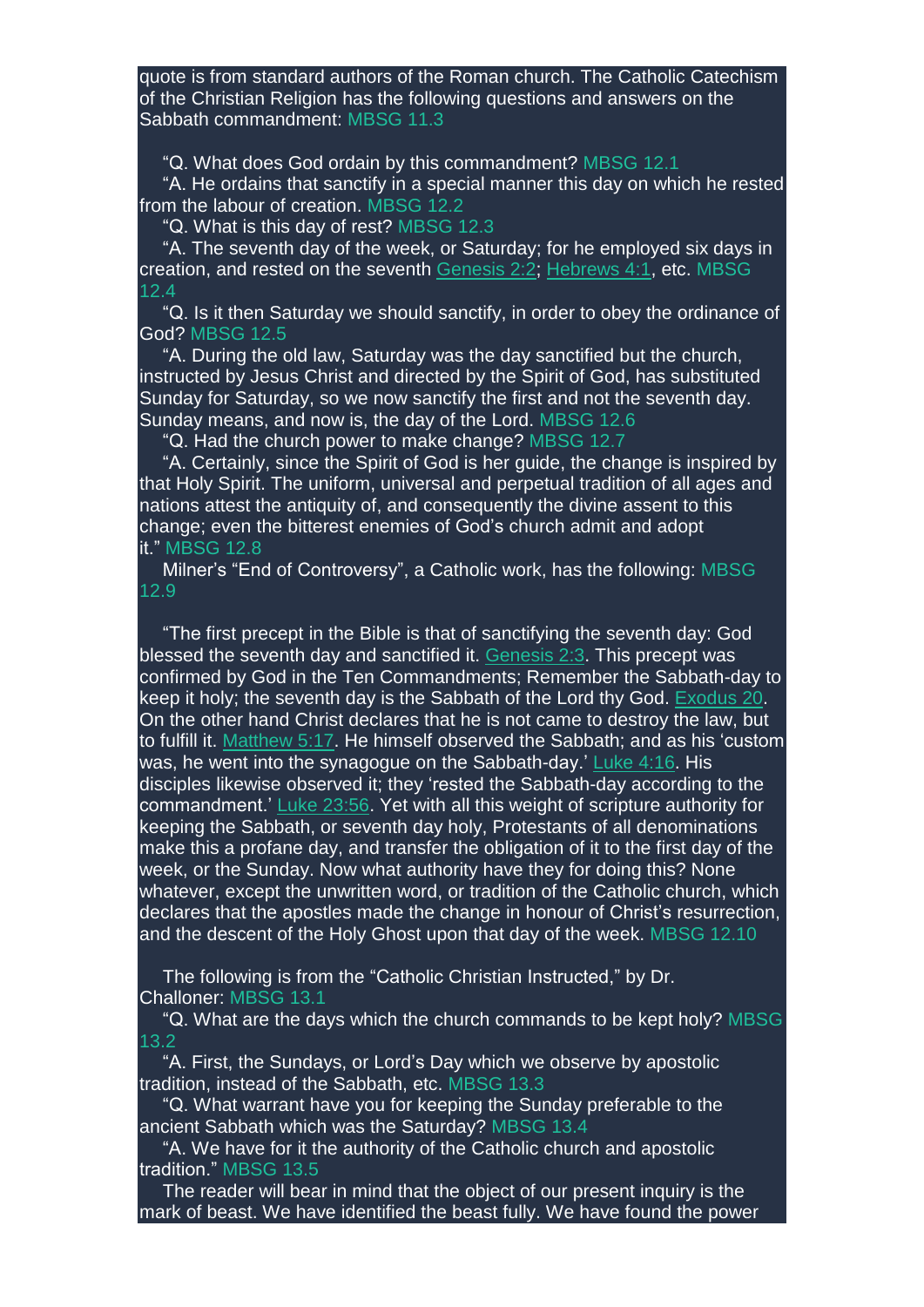that has arisen in fulfilment of the prophecies that has fulfilled every specification given. It has spoken great words against the Most High. It has worn out the saints of the Most High. And it boasts of having changed the law of the Most High; claiming the power and authority to do so, independently of the written word of God. We inquire, what is the mark or sign of that authority?-what is the mark of his name? MBSG 13.6

We have seen that God gave to man an institution commemorative of his creative power and goodness, which naturally reminds us of his right to command and our duty to obey. This Sabbath institution he has declared to be a sign between him and his people forever. Has the beast-the Papal churchgiven us any institution as a sign of his power and authority, by the observance of which we acknowledge his right to make laws, "to ordain feast, and to command men under sin?" We shall presently see. MBSG 13.7

We have found the seal of God connected with his law, and in the third Angel's message the worship and mark of the beast are put in contrast with the commandments of God and faith of Jesus; consequently they are in direct opposition;-the worship of the best is in opposition to the commandments and the faith in general, and the mark of that power stands opposed to the sign of God in particular. It is well known that the Roman church has not only corrupted the commandments of God, so as to allow of bowing down to images, but that she has changed and corrupted the institutions of the gospelbaptism and the Lord's Supper. To follow her in these corruptions is, at least to them that know the truth, a part of the worship of the beast. But the mark of the beast is not any one or all of these things, but a single, definite institution, opposed to the sign of God, which is a sign of his authority to make all these changes and corruptions of the word of God. It must therefore be a counterfeit Sabbath, instituted as a rival to the Sabbath of the Lord our God. Has the selfstyled Catholic Church given us such sign of her power? She has. Read carefully the following from the "Abridgment of Christian Doctrine," a Catholic catechism of the first authority, from which I have already quoted: MBSG 13.8

"Q. How prove you that the church hath power to command feasts and holy days? MBSG 14.1

"A. By the very act of changing the Sabbath into Sunday, which Protestants allow of: and therefore they fondly contradict themselves, by keeping Sunday strictly, and breaking most other feasts commanded by the same church? MBSG 14.2

"Q. How prove you that? MBSG 14.3

"A. Because by keeping Sunday they acknowledge the church's power to ordain feasts, and to command them under sin; and by not keeping the rest by her commanded, they again deny, in fact, the same power. MBSG 14.4

The following is from the "Doctrinal Catechism," another Catholic work: MBSG 14.5

"Q. Have you any other way of proving that the church has power to institute festivals of precept? MBSG 14.6

"A. Had she not such power, she could act have done that in which all modern religionists agree with her;-she could not have substituted the observance of Sunday the first day of the week, for the observance of Saturday the seventh day, a change for which there is no Scriptural authority. MBSG 14.7